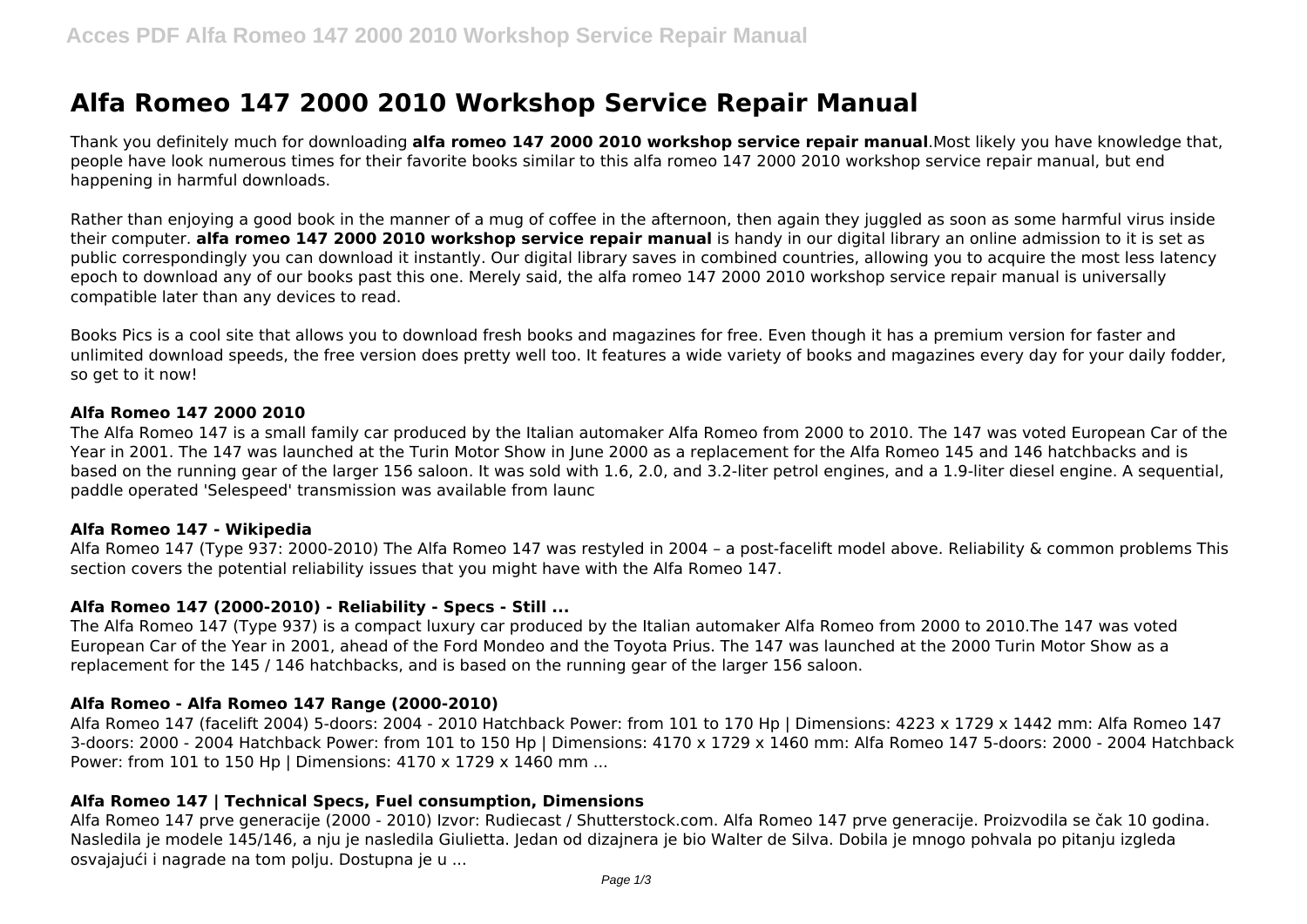#### **Alfa Romeo 147 prve generacije (2000 - 2010)**

Vrline Alfa Romeo 147 1.6 Twin Spark 2000-2010 Motori prelaze dosta kilometara bez otvaranja,atraktivna linija,jeftina u samom startu kupovine,mali potrošač,upravljiva,brza,dosta lep osećaj vožnje po krivinama,udoban,startan,lep enterijer,uloženo dobijeno za te pare je odlično za naše tržište s obzirom na konkurentne limuzine.

## **Alfa Romeo 147 1.6 Twin Spark 2000-2010 - Auto iskutva**

Alfa Romeo 147 (2000-2010) Alfa 147 svoja leta odlično skriva. Avtomobil še vedno privabi veliko pogledov in zato je zelo zaželen rabljen nakup, predvsem med mladimi. Pred nakupom je potrebno preveriti kar nekaj pomembnih stvari, saj avtomobil na žalost ni bil preveč zanesljiv.

#### **Alfa Romeo 147 (2000-2010) – AvtoNasveti.com**

Analiză: Alfa Romeo 147 (2000-2010) Alfa Romeo 147 este, fără îndoială, una dintre cele mai frumoase modele de clasa compactă din istorie şi, chiar şi după atâţia ani după lansare, este un model foarte atractiv, cu linii deosebite şi foarte elegante.

## **Alfa Romeo 147 (2000-2010) - Blog Autovit.ro**

Alfa Romeo 147 yra nedidelis šeimos automobilis, gaminamas su hečbeko kėbulu, pakeitęs 145/146 modelius. 147 buvo pripažintas 2001 Europos Metų Automobiliu. 147 yra gaminamas ant didesniojo sedano 156 šasi ir turi 1.6, 2.0 litrų linijinius keturių cilindrų benzininius variklius ir 1.9 litro dyzelinį variklį. Suprojektuotas Walter de'Silva ir Wolfgang Egger, 147 buvo visuotinai ...

#### **Alfa Romeo 147 2000 - 2010 atsiliepimai | autoasas.lt**

Alfa Romeo započala koncom deväťdesiatych rokov zásadnú modelovú obmenu s cieľom výrazne zlepšiť imidž svojich vozidiel. Ako prvá bola predstavená krásna Alfa 156, na ktorú neskôr nadviazal veľký sedan 166. V roku 2000 prišla na na rad aj Alfa 147, ktorá vznikla ako projekt 937 na skrátenom podvozku sedanu 156. Nahradila modely 145/146, ktoré boli …

#### **Alfa Romeo 147 (2000-2010) - recenzia a skúsenosti - Autorubik**

The Alfa Romeo 147 (Type 937) is a compact luxury car produced by the Italian automaker Alfa Romeo from 2000 to 2010. The 147 was voted European Car of the Year in 2001, ahead of the Ford Mondeo and the Toyota Prius.

#### **Alfa Romeo 147**

ALFA Romeo 147 1.9 JTD JTDm (16V) 2000 - 2010 Engine Splash Shield Guard. \$99.99. Free shipping

# **ALFA Romeo 147 2000 - 2010 Engine Splash Shield Guard ...**

Alfa Romeo Alfa Romeo Giulietta Alfa Romeo Giulietta 2010 Misc Documents Blue and Me Radio Nav Alfa Romeo - Giulietta - Sales Brochure - 2010 - 2010 Sprint-Import L3-061 1000cc 1.0L Turbo VIN 2 FI (1987)

#### **Alfa Romeo - 147 - Workshop Manual - 2000 - 2010**

Auto kilimėliai Alfa Romeo Giulietta (2010→) Guminiai 22.94€ Įmonės Frogum gaminami modeliai automobiliniai kilimėliai pasižymi labai aukšta kokybe, kuria vartotojai įsitikino jau ne kartą, mat šis gamintojas veiklą pradėjo dar 1985 metais.

## **Auto kilimėliai Alfa Romeo 147 (2000-2010) - Autoviskas.lt**